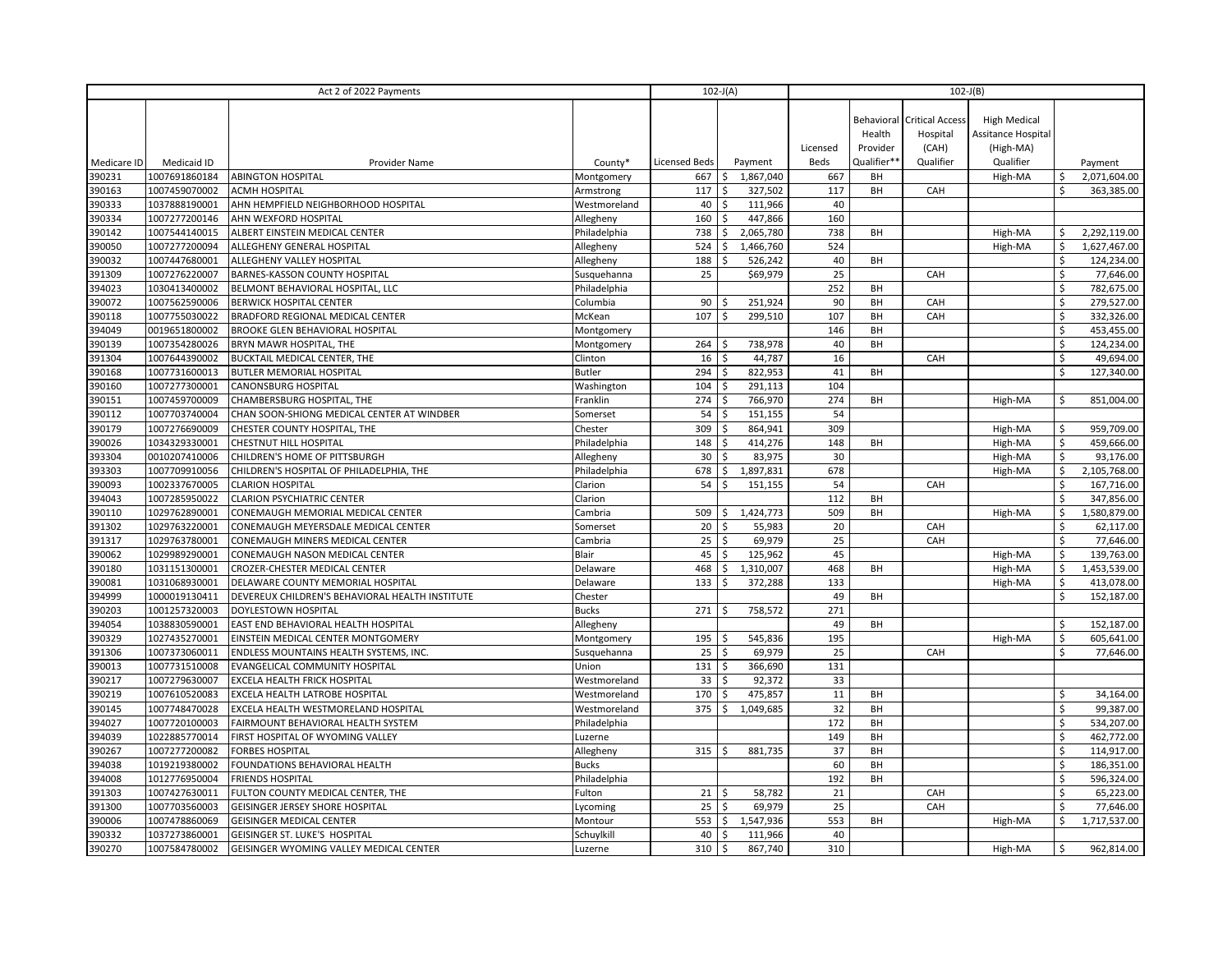| Act 2 of 2022 Payments |               |                                                   |              | $102-J(A)$           |    |           | $102-J(B)$ |             |                                               |                                           |                           |              |
|------------------------|---------------|---------------------------------------------------|--------------|----------------------|----|-----------|------------|-------------|-----------------------------------------------|-------------------------------------------|---------------------------|--------------|
|                        |               |                                                   |              |                      |    |           |            | Health      | <b>Behavioral Critical Access</b><br>Hospital | <b>High Medical</b><br>Assitance Hospital |                           |              |
|                        |               |                                                   |              |                      |    |           | Licensed   | Provider    | (CAH)                                         | (High-MA)                                 |                           |              |
| Medicare ID            | Medicaid ID   | Provider Name                                     | County*      | <b>Licensed Beds</b> |    | Payment   | Beds       | Qualifier** | Qualifier                                     | Qualifier                                 |                           | Payment      |
| 390003                 | 1007740410009 | GEISINGER-BLOOMSBURG HOSPITAL                     | Columbia     | 60                   | Ś  | 167,950   | 60         | BH          | CAH                                           | High-MA                                   |                           | 186,351.00   |
| 390001                 | 1007456760006 | GEISINGER-COMMUNITY MEDICAL CENTER                | Lackawanna   | 293                  | \$ | 820,154   | 293        | BH          |                                               | High-MA                                   | \$                        | 910,015.00   |
| 390048                 | 1007506760004 | GEISINGER-LEWISTOWN HOSPITAL                      | Mifflin      | 133                  | \$ | 372,288   | 133        | BH          | CAH                                           | High-MA                                   | Ś.                        | 413,078.00   |
| 390057                 | 1001257410007 | <b>GRAND VIEW HEALTH</b>                          | <b>Bucks</b> | 168                  | \$ | 470,259   | 168        |             |                                               |                                           |                           |              |
| 390266                 | 1007765470006 | <b>GROVE CITY HOSPITAL</b>                        | Mercer       | 67                   | \$ | 187,544   | 67         |             |                                               |                                           |                           |              |
| 392026                 | 1007276960072 | <b>GIRARD MEDICAL CENTER</b>                      | Philadelphia |                      |    |           | 85         | BH          |                                               |                                           |                           | 263,997.00   |
| 394052                 | 1025111570001 | HAVEN BEHAVIORAL HOSPITAL OF EASTERN PENNSYLVANIA | <b>Berks</b> |                      |    |           | 86         | BH          |                                               |                                           | Ś                         | 267,103.00   |
| 394053                 | 1029437890001 | HAVEN BEHAVIORAL HOSPITAL OF PHILADELPHIA         | Philadelphia |                      |    |           | 36         | BH          |                                               |                                           | $\zeta$                   | 111,811.00   |
| 390036                 | 1000033550183 | HERITAGE VALLEY BEAVER                            | Beaver       | 285                  | Ś  | 797,761   | 32         | BH          |                                               |                                           |                           | 99,387.00    |
| 390157                 | 1000033550314 | HERITAGE VALLEY KENNEDY                           | Allegheny    | 120                  | \$ | 335,899   | 45         | BH          |                                               |                                           | $\boldsymbol{\mathsf{S}}$ | 139,763.00   |
| 390037                 | 1000033550179 | <b>HERITAGE VALLEY SEWICKLEY</b>                  | Allegheny    | 160                  | Ś  | 447,866   | 160        |             |                                               |                                           |                           |              |
| 390184                 | 1007769210010 | HIGHLANDS HOSPITAL                                | Fayette      | 61                   | Ś  | 170,749   | 61         | BH          |                                               | High-MA                                   | \$                        | 189,457.00   |
| 390097                 | 1001264530009 | HOLY REDEEMER HOSPITAL                            | Montgomery   | 239                  | \$ | 668,999   | 239        | BH          |                                               | High-MA                                   | \$                        | 742,299.00   |
| 394034                 | 1007285950065 | <b>HORSHAM CLINIC</b>                             | Montgomery   |                      |    |           | 206        | BH          |                                               |                                           | \$                        | 639,806.00   |
| 390111                 | 1001258770069 | HOSPITAL OF THE UNIVERSITY OF PENNSYLVANIA, THE   | Philadelphia | 1,460                | \$ | 4,086,773 | 1,460      | BH          |                                               | High-MA                                   | Ś                         | 4,534,545.00 |
| 390173                 | 1007713530001 | INDIANA REGIONAL MEDICAL CENTER                   | Indiana      | 166                  | \$ | 464,661   | 166        | BH          | CAH                                           | High-MA                                   | $\zeta$                   | 515,572.00   |
| 390115                 | 1007705250010 | JEFFERSON HEALTH - NORTHEAST                      | Philadelphia | 464                  | Ś  | 1,298,810 | 464        |             |                                               | High-MA                                   | \$                        | 1,441,116.00 |
| 390265                 | 1007443470018 | JEFFERSON HOSPITAL                                | Allegheny    | 341                  | \$ | 954,514   | 24         | BH          |                                               |                                           | Ŝ.                        | 74,541.00    |
| 394047                 | 1007632900054 | KIDSPEACE ORCHARD HILLS CAMPUS                    | Lehigh       |                      |    |           | 110        | BH          |                                               |                                           | \$                        | 341,644.00   |
| 394055                 | 1035480620001 | LANCASTER BEHAVIORAL HEALTH HOSPITAL              | Lancaster    |                      |    |           | 126        | BH          |                                               |                                           | $\mathsf{\hat{S}}$        | 391,338.00   |
| 390100                 | 1007711750051 | LANCASTER GENERAL HOSPITAL, THE                   | Lancaster    | 620                  | \$ | 1,735,479 | 620        |             |                                               | High-MA                                   | \$                        | 1,925,629.00 |
| 390195                 | 1007354280039 | LANKENAU MEDICAL CENTER                           | Montgomery   | 370                  | \$ | 1,035,689 | 370        |             |                                               | High-MA                                   |                           | 1,149,166.00 |
| 390012                 | 1022567890001 | LANSDALE HOSPITAL                                 | Montgomery   | 140                  | \$ | 391,882   | 140        |             |                                               |                                           |                           |              |
| 391308                 | 1007699900022 | LECOM HEALTH CORRY MEMORIAL HOSPITAL              | Erie         | 20                   | \$ | 55,983    | 20         |             | CAH                                           |                                           | Ŝ                         | 62,117.00    |
| 390133                 | 1007660210018 | LEHIGH VALLEY HOSPITAL                            | Lehigh       | 1,244                | \$ | 3,482,155 | 1,244      | BH          |                                               | High-MA                                   | \$                        | 3,863,680.00 |
| 390185                 | 1007287190004 | LEHIGH VALLEY HOSPITAL - HAZLETON                 | Luzerne      | 150                  | Ś  | 419,874   | 150        |             |                                               | High-MA                                   | \$                        | 465,878.00   |
| 390201                 | 1007723970001 | LEHIGH VALLEY HOSPITAL - POCONO                   | Monroe       | 264                  | \$ | 738,978   | 264        | BH          |                                               | High-MA                                   | \$                        | 819,945.00   |
| 390030                 | 1007607250019 | LEHIGH VALLEY HOSPITAL - SCHUYLKILL               | Schuylkill   | 186                  | \$ | 520,644   | 186        | BH          |                                               | High-MA                                   | \$                        | 577,689.00   |
| 390070                 | 1028624840001 | LOWER BUCKS HOSPITAL                              | <b>Bucks</b> | 150                  | Ŝ. | 419,874   | 150        | BH          |                                               | High-MA                                   | \$                        | 465,878.00   |
| 394057                 | 1038828660001 | MALVERN BEHAVIORAL HEALTH                         | Philadelphia |                      |    |           | 22         | BH          |                                               |                                           | \$                        | 68,329.00    |
| 394040                 | 1007285950051 | MEADOWS PSYCHIATRIC CENTER, THE                   | Centre       |                      |    |           | 119        | BH          |                                               |                                           | \$                        | 369,596.00   |
| 390113                 | 1007521150043 | MEADVILLE MEDICAL CENTER                          | Crawford     | 200                  | Ś  | 559,832   | 200        | BH          | CAH                                           | High-MA                                   | \$                        | 621,171.00   |
| 390156                 | 1007306820001 | MERCY FITZGERALD HOSPITAL                         | Delaware     | 183                  | Ŝ. | 512,246   | 183        | BH          |                                               | High-MA                                   | \$                        | 568,371.00   |
| 390198                 | 1007711200008 | MILLCREEK COMMUNITY HOSPITAL                      | Erie         | 171                  | \$ | 478,656   | 181        | BH          |                                               | High-MA                                   | \$                        | 562,159.00   |
| 390256                 | 1007653100005 | MILTON S. HERSHEY MEDICAL CENTER, THE             | Dauphin      | 610                  | \$ | 1,707,488 | 610        |             |                                               | High-MA                                   | \$                        | 1,894,570.00 |
| 394033                 | 1007568020011 | MONTGOMERY COUNTY MH/MR EMERGENCY SERVICES, INC.  | Montgomery   |                      |    |           | 73         | BH          |                                               |                                           | Ś                         | 226,727.00   |
| 390119                 | 1027051880001 | MOSES TAYLOR HOSPITAL                             | Lackawanna   | 122                  | Ś  | 341,498   | 122        | BH          |                                               | High-MA                                   | $\mathsf{\hat{S}}$        | 378,914.00   |
| 390268                 | 1007466550003 | MOUNT NITTANY MEDICAL CENTER                      | Centre       | 260                  | \$ | 727,782   | 12         | BH          |                                               |                                           | \$                        | 37,270.00    |
| 390204                 | 1007654720011 | NAZARETH HOSPITAL                                 | Philadelphia | 189                  | \$ | 529,041   | 189        |             |                                               | High-MA                                   | \$                        | 587,006.00   |
| 390153                 | 1007354280036 | PAOLI HOSPITAL                                    | Chester      | 231                  | \$ | 646,606   | 231        |             |                                               |                                           |                           |              |
| 391312                 | 1007733760004 | PENN HIGHLANDS BROOKVILLE                         | Jefferson    | 35                   | \$ | 97,971    | 35         | BH          | CAH                                           |                                           | \$                        | 108,705.00   |
| 390086                 | 1007740880070 | PENN HIGHLANDS DUBOIS                             | Clearfield   | 266                  | \$ | 744,577   | 266        | BH          |                                               | High-MA                                   | \$                        | 826,157.00   |
| 391315                 | 1007292600030 | PENN HIGHLANDS ELK                                | Elk          | 25                   | Ś  | 69,979    | 25         |             | CAH                                           |                                           | Ś                         | 77,646.00    |
| 390056                 | 1007683760041 | PENN HIGHLANDS HUNTINGDON                         | Huntingdon   | 59                   | \$ | 165,150   | 59         | BH          | CAH                                           |                                           | $\mathsf{\hat{S}}$        | 183,245.00   |
| 390147                 | 1007388870002 | PENN HIGHLANDS MON VALLEY                         | Washington   | 200                  | Ś  | 559,832   | 20         | BH          |                                               |                                           | Ŝ.                        | 62,117.00    |
| 391307                 | 1007734000002 | PENN HIGHLANDS TYRONE                             | Blair        | 25                   | \$ | 69,979    | 25         |             | CAH                                           |                                           | \$                        | 77,646.00    |
| 390223                 | 1007297070008 | PENN PRESBYTERIAN MEDICAL CENTER                  | Philadelphia | 368                  | Ś. | 1,030,091 | 368        | BH          |                                               | High-MA                                   | Ś.                        | 1,142,954.00 |
| 390999                 | 1039628500001 | PENN STATE HEALTH HAMPDEN MEDICAL CENTER          | Cumberland   | 120                  | Ś  | 335,899   | 120        |             |                                               |                                           |                           |              |
| 390004                 | 1007718810081 | PENN STATE HEALTH HOLY SPIRIT MEDICAL CENTER      | Cumberland   | 312                  | \$ | 873,338   | 312        | BH          |                                               | High-MA                                   | \$                        | 969,026.00   |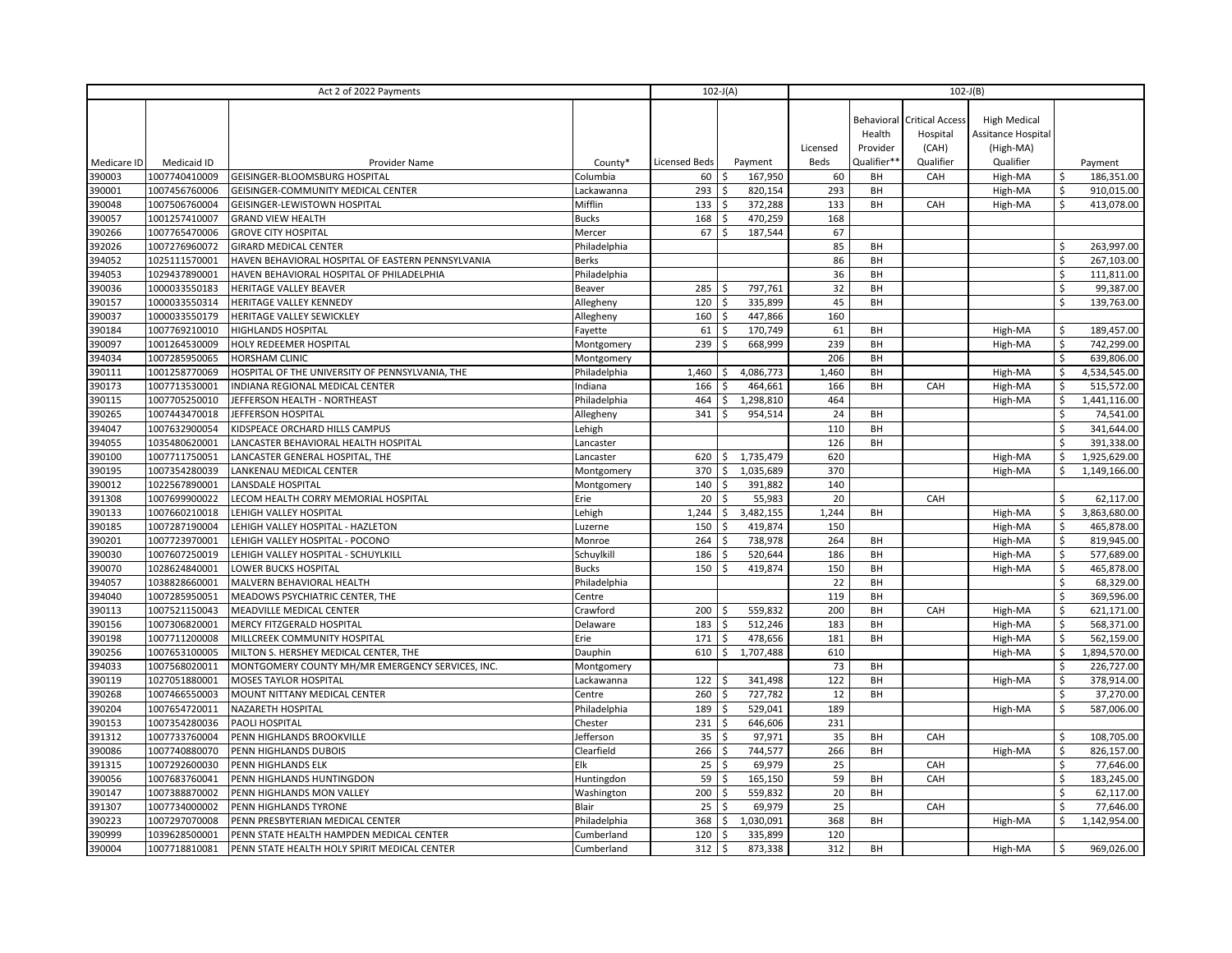| Act 2 of 2022 Payments |               |                                                  |                 | $102-J(A)$<br>$102-J(B)$ |    |           |          |             |                                   |                     |                    |              |
|------------------------|---------------|--------------------------------------------------|-----------------|--------------------------|----|-----------|----------|-------------|-----------------------------------|---------------------|--------------------|--------------|
|                        |               |                                                  |                 |                          |    |           |          |             |                                   |                     |                    |              |
|                        |               |                                                  |                 |                          |    |           |          |             | <b>Behavioral Critical Access</b> | <b>High Medical</b> |                    |              |
|                        |               |                                                  |                 |                          |    |           |          | Health      | Hospital                          | Assitance Hospital  |                    |              |
|                        |               |                                                  |                 |                          |    |           | Licensed | Provider    | (CAH)                             | (High-MA)           |                    |              |
| Medicare ID            | Medicaid ID   | Provider Name                                    | County*         | Licensed Beds            |    | Payment   | Beds     | Qualifier** | Qualifier                         | Qualifier           |                    | Payment      |
| 390096                 | 1007544970057 | PENN STATE HEALTH ST. JOSEPH                     | <b>Berks</b>    | 204                      | Ś  | 571,029   | 204      |             |                                   | High-MA             |                    | 633,594.00   |
| 390226                 | 1000049150007 | PENNSYLVANIA HOSP OF THE UNIV OF PA HEALTH SYS   | Philadelphia    | 501                      | Ś. | 1,402,379 | 501      | BH          |                                   | High-MA             |                    | 1,556,032.00 |
| 394051                 | 1020963800001 | PENNSYLVANIA PSYCHIATRIC INSTITUTE               | Dauphin         |                          |    |           | 89       | BH          |                                   |                     | \$                 | 276,421.00   |
| 394020                 | 1007720000016 | PHILHAVEN HOSPITAL                               | Lebanon         |                          |    |           | 118      | BH          |                                   |                     | \$                 | 366,491.00   |
| 390127                 | 1034413330001 | PHOENIXVILLE HOSPITAL                            | Chester         | 144                      | Ś  | 403,079   | 144      |             |                                   | High-MA             | $\mathsf{\hat{S}}$ | 447,243.00   |
| 390123                 | 1034416920001 | POTTSTOWN HOSPITAL                               | Montgomery      | 219                      | \$ | 613,016   | 219      | BH          |                                   | High-MA             | \$                 | 680,182.00   |
| 390199                 | 1007712640007 | PUNXSUTAWNEY AREA HOSPITAL, INC.                 | Jefferson       | 49                       | \$ | 137,159   | 49       |             | CAH                               |                     | \$                 | 152,187.00   |
| 390044                 | 1002865910069 | READING HOSPITAL                                 | <b>Berks</b>    | 697                      | Ś  | 1,951,015 | 697      |             |                                   | High-MA             | Ŝ.                 | 2,164,780.00 |
| 390237                 | 1026073290001 | REGIONAL HOSPITAL OF SCRANTON                    | Lackawanna      | 186                      | Ś  | 520,644   | 186      |             |                                   |                     |                    |              |
| 390222                 | 1007412290004 | RIDDLE MEMORIAL HOSPITAL                         | Delaware        | 183                      | Ŝ. | 512,246   | 183      |             |                                   |                     |                    |              |
| 390079                 | 1007706140003 | ROBERT PACKER HOSPITAL, THE                      | <b>Bradford</b> | 304                      | \$ | 850,945   | 26       | BH          |                                   |                     | \$                 | 80,752.00    |
| 390304                 | 1026857910001 | ROXBOROUGH MEMORIAL HOSPITAL                     | Philadelphia    | 131                      | \$ | 366,690   | 131      | BH          |                                   | High-MA             | \$                 | 406,867.00   |
| 394050                 | 1007285950016 | ROXBURY TREATMENT CENTER                         | Franklin        |                          |    |           | 52       | BH          |                                   |                     | \$                 | 161,504.00   |
| 390049                 | 1007552510051 | SAINT LUKE'S HOSPITAL OF BETHLEHEM, PENNSYLVANIA | Lehigh          | 800                      | \$ | 2,239,328 | 800      | BH          |                                   | High-MA             | \$                 | 2,484,682.00 |
| 390009                 | 1001625200025 | SAINT VINCENT HOSPITAL                           | Erie            | 348                      | \$ | 974,108   | 348      | BH          |                                   | High-MA             | \$                 | 1,080,837.00 |
| 390211                 | 1033772880001 | SHARON REGIONAL HEALTH SYSTEM                    | Mercer          | 163                      | Ŝ. | 456,263   | 163      | BH          |                                   | High-MA             | \$                 | 506,254.00   |
| 393309                 | 1025888780001 | SHRINERS HOSPITALS FOR CHILDREN, PHILADELPHIA    | Philadelphia    | 49                       | \$ | 137,159   | 49       |             |                                   |                     |                    |              |
| 394998                 | 1007787100020 | SOUTHWOOD PSYCHIATRIC HOSPITAL                   | Allegheny       |                          |    |           | 74       | BH          |                                   |                     | \$                 | 229,833.00   |
| 394997                 | N/A           | ST JOHN VIANNEY HOSPITAL                         | Chester         |                          |    |           | 50       | BH          |                                   |                     | \$                 | 155,293.00   |
| 393307                 | 1037284090001 | ST. CHRISTOPHER'S HOSPITAL FOR CHILDREN          | Philadelphia    | 188                      |    | 526,242   | 188      |             |                                   | High-MA             |                    | 583,900.00   |
| 390228                 | 1007552060019 | <b>ST. CLAIR HOSPITAL</b>                        | Allegheny       | 329                      | \$ | 920,924   | 26       | BH          |                                   |                     | \$                 | 80,752.00    |
| 390326                 | 1028092900001 | ST. LUKE'S HOSPITAL - ANDERSON CAMPUS            | Northampton     | 215                      | \$ | 601,819   | 215      |             |                                   |                     |                    |              |
| 390335                 | 1039786260001 | ST. LUKE'S HOSPITAL - CARBON CAMPUS              | Carbon          | 40                       | \$ | 111,966   | 40       |             | CAH                               |                     | \$                 | 124,234.00   |
| 390162                 | 1038163600001 | ST. LUKE'S HOSPITAL - EASTON CAMPUS              | Northampton     | 164                      | \$ | 459,062   | 164      |             |                                   |                     |                    |              |
| 390183                 | 1007454700008 | ST. LUKE'S HOSPITAL - MINERS CAMPUS              | Schuylkill      | 49                       | \$ | 137,159   | 49       |             |                                   |                     |                    |              |
| 390330                 | 1032200100001 | ST. LUKE'S HOSPITAL - MONROE CAMPUS              | Monroe          | 98                       | Ś  | 274,318   | 98       |             |                                   |                     |                    |              |
| 390035                 | 1007457000001 | ST. LUKE'S HOSPITAL - UPPER BUCKS CAMPUS         | <b>Bucks</b>    | 81                       | \$ | 226,732   | 19       | BH          |                                   |                     | \$                 | 59,011.00    |
| 390258                 | 1007731420004 | ST. MARY MEDICAL CENTER                          | <b>Bucks</b>    | 373                      | Ś  | 1,044,087 | 373      |             |                                   | High-MA             | \$                 | 1,158,483.00 |
| 390116                 | 1030757500001 | SUBURBAN COMMUNITY HOSPITAL                      | Montgomery      | 126                      | Ś  | 352,694   | 126      | BH          |                                   | High-MA             | Ś                  | 391,338.00   |
| 390027                 | 1007351140008 | TEMPLE UNIVERSITY HOSPITAL, INC.                 | Philadelphia    | 879                      | Ŝ. | 2,460,462 | 879      | BH          |                                   | High-MA             | $\zeta$            | 2,730,044.00 |
| 390174                 | 1007508540018 | THOMAS JEFFERSON UNIVERSITY HOSPITALS, INC.      | Philadelphia    | 866                      | \$ | 2,424,073 | 866      | BH          |                                   | High-MA             | \$                 | 2,689,668.00 |
| 391314                 | 1007460650003 | TITUSVILLE AREA HOSPITAL, THE                    | Crawford        | 25                       | Ŝ. | 69,979    | 25       |             | CAH                               |                     | \$                 | 77,646.00    |
| 394056                 | 1038259400002 | <b>TOWER BEHAVIORAL HEALTH</b>                   | <b>Berks</b>    |                          |    |           | 144      | BH          |                                   |                     | Ś                  | 447,243.00   |
| 391305                 | 1007505780019 | TROY COMMUNITY HOSPITAL, INC.                    | <b>Bradford</b> | 25                       | Ś  | 69,979    | 25       |             | CAH                               |                     |                    | 77,646.00    |
| 390041                 | 1007630750018 | UNIONTOWN HOSPITAL                               | Fayette         | 145                      | \$ | 405,878   | 145      |             |                                   | High-MA             | \$                 | 450,349.00   |
| 390073                 | 1007278290085 | UPMC ALTOONA                                     | <b>Blair</b>    | 398                      | \$ | 1,114,066 | 398      | BH          |                                   | High-MA             | \$                 | 1,236,130.00 |
| 390117                 | 1007460470003 | <b>UPMC BEDFORD</b>                              | Bedford         | 40                       | Ś  | 111,966   | 40       |             | CAH                               |                     | \$                 | 124,234.00   |
| 390058                 | 1033557810001 | <b>UPMC CARLISLE</b>                             | Cumberland      | 166                      | Ś  | 464,661   | 166      |             |                                   |                     |                    |              |
| 393302                 | 1007347990059 | UPMC CHILDREN'S HOSPITAL OF PITTSBURGH           | Allegheny       | 313                      | \$ | 876,137   | 313      |             |                                   | High-MA             | \$                 | 972,132.00   |
| 391313                 | 1000011270106 | UPMC COLE                                        | Potter          | 49                       | \$ | 137,159   | 49       |             | CAH                               | High-MA             | \$                 | 152,187.00   |
| 390328                 | 1027265440001 | UPMC EAST                                        | Allegheny       | 155                      | Ś  | 433,870   | 155      |             |                                   |                     |                    |              |
| 390063                 | 1007286570033 | <b>UPMC HAMOT</b>                                | Erie            | 458                      | \$ | 1,282,015 | 458      |             |                                   | High-MA             | Ŝ.                 | 1,422,481.00 |
| 390233                 | 1007440330006 | <b>UPMC HANOVER</b>                              | York            | 100                      | Ś  | 279,916   | 100      |             |                                   |                     |                    |              |
| 390178                 | 1007282360025 | <b>UPMC HORIZON</b>                              | Mercer          | 116                      | Ś  | 324,703   | 116      |             |                                   | High-MA             | \$                 | 360,279.00   |
| 390016                 | 1000021890007 | UPMC JAMESON                                     | Lawrence        | 146                      | \$ | 408,677   | 146      |             |                                   |                     |                    |              |
| 390104                 | 1007457740004 | <b>UPMC KANE</b>                                 | McKean          | 31                       | \$ | 86,774    | 31       |             | CAH                               |                     | Ŝ.                 | 96,281.00    |
| 390068                 | 1033600840001 | <b>UPMC LITITZ</b>                               | Lancaster       | 148                      | \$ | 414,276   | 148      |             |                                   | High-MA             | \$                 | 459,666.00   |
| 390071                 | 1034515810001 | <b>UPMC LOCK HAVEN</b>                           | Clinton         | 25                       | \$ | 69,979    | 25       |             | CAH                               |                     | \$                 | 77,646.00    |
| 390114                 | 1007711570045 | UPMC MAGEE-WOMENS HOSPITAL                       | Allegheny       | 363 <sup>5</sup>         |    | 1,016,095 | 363      |             |                                   | High-MA             | \$                 | 1,127,425.00 |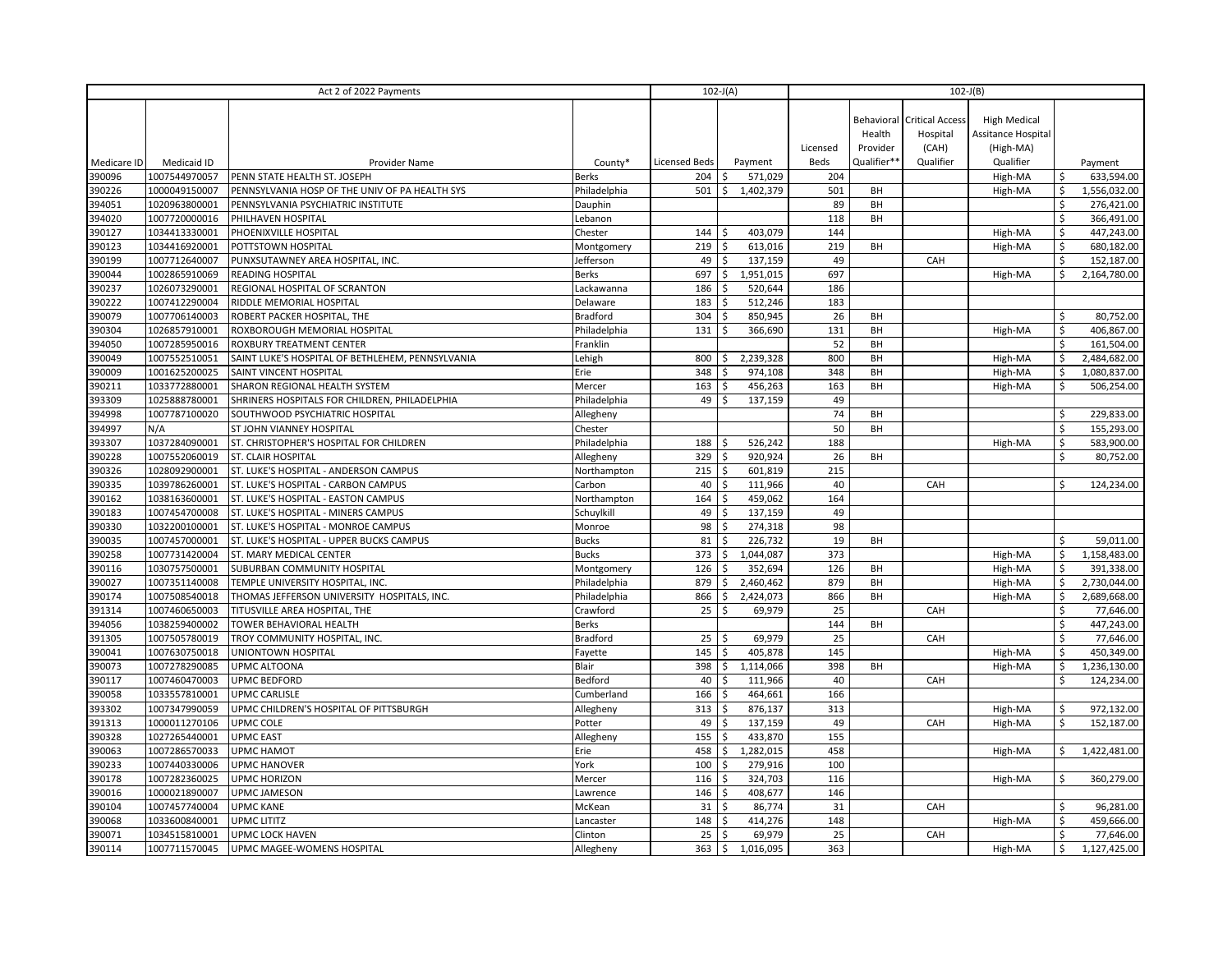|             | Act 2 of 2022 Payments         |                                                                                   |                      |                      | $102-J(A)$      | $102-J(B)$ |             |                                   |                     |                    |                          |
|-------------|--------------------------------|-----------------------------------------------------------------------------------|----------------------|----------------------|-----------------|------------|-------------|-----------------------------------|---------------------|--------------------|--------------------------|
|             |                                |                                                                                   |                      |                      |                 |            |             |                                   |                     |                    |                          |
|             |                                |                                                                                   |                      |                      |                 |            |             | <b>Behavioral Critical Access</b> | <b>High Medical</b> |                    |                          |
|             |                                |                                                                                   |                      |                      |                 |            | Health      | Hospital                          | Assitance Hospital  |                    |                          |
|             |                                |                                                                                   |                      |                      |                 | Licensed   | Provider    | (CAH)                             | (High-MA)           |                    |                          |
| Medicare ID | Medicaid ID                    | Provider Name                                                                     | County*              | <b>Licensed Beds</b> | Payment         | Beds       | Qualifier** | Qualifier                         | Qualifier           |                    | Payment                  |
| 390002      | 1007643400014                  | <b>UPMC MCKEESPORT</b>                                                            | Allegheny            | 195                  | Ś<br>545,836    | 195        | BH          |                                   | High-MA             |                    | 605,641.00               |
| 390101      | 1033608700007                  | <b>UPMC MEMORIAL</b>                                                              | York                 | 104                  | \$<br>291,113   | 104        |             |                                   | High-MA             | Ś                  | 323,009.00               |
| 390028      | 1001380890017                  | <b>UPMC MERCY</b>                                                                 | Allegheny            | 435                  | \$<br>1,217,635 | 435        |             |                                   | High-MA             | \$                 | 1,351,046.00             |
| 391301      | 1007607800008                  | <b>UPMC MUNCY</b>                                                                 | Lycoming             | 20                   | \$<br>55,983    | 20         |             | CAH                               |                     | \$                 | 62,117.00                |
| 390091      | 1007757910056                  | <b>UPMC NORTHWEST</b>                                                             | Venango              | 151                  | \$<br>422,673   | 151        | BH          | CAH                               | High-MA             | \$                 | 468,984.00               |
| 390107      | 1001913350005                  | <b>UPMC PASSAVANT</b>                                                             | Allegheny            | 423                  | 1,184,045<br>\$ | 423        |             |                                   |                     |                    |                          |
| 390067      | 1000025630043                  | UPMC PINNACLE HOSPITALS                                                           | Dauphin              | 765                  | \$<br>2,141,358 | 765        |             |                                   | High-MA             | \$                 | 2,375,977.00             |
| 390164      | 1000019040029                  | UPMC PRESBYTERIAN SHADYSIDE                                                       | Allegheny            | 1,517                | \$<br>4,246,326 | 1,517      | BH          |                                   | High-MA             | \$                 | 4,711,578.00             |
| 390039      | 1002086660009                  | UPMC SOMERSET                                                                     | Somerset             | 111                  | \$<br>310,707   | 111        | BH          |                                   | High-MA             | \$                 | 344,750.00               |
| 390102      | 1007599200016                  | UPMC ST. MARGARET                                                                 | Allegheny            | 250                  | \$<br>699,790   | 250        |             |                                   |                     |                    |                          |
| 391316      | 1000037670010                  | <b>UPMC WELLSBORO</b>                                                             | Tioga                | 39                   | \$<br>109,167   | 39         |             | CAH                               |                     | Ś                  | 121,128.00               |
| 390045      | 1007548350019                  | UPMC WILLIAMSPORT                                                                 | ycoming              | 255                  | \$<br>713,786   | 255        | BH          |                                   | High-MA             | \$                 | 791,993.00               |
| 390146      | 1007284970027                  | WARREN GENERAL HOSPITAL                                                           | Warren               | 85                   | 237,929<br>\$   | 85         | BH          | CAH                               | High-MA             | \$                 | 263,997.00               |
| 390150      | 1030055690001                  | WASHINGTON HEALTH SYSTEM GREENE                                                   | Greene               | 18                   | \$<br>50,385    | 18         |             | CAH                               | High-MA             | \$                 | 55,905.00                |
| 390042      | 1007389110009                  | WASHINGTON HOSPITAL, THE                                                          | Washington           | 278                  | 778,167<br>\$   | 278        | BH          |                                   | High-MA             | \$                 | 863,427.00               |
| 390125      | 1007383590002                  | WAYNE MEMORIAL HOSPITAL                                                           | Wayne                | 106                  | \$<br>296,711   | 106        |             | CAH                               | High-MA             | \$                 | 329,220.00               |
| 390138      | 1007424870006                  | WAYNESBORO HOSPITAL                                                               | Franklin             | 57                   | 159,552<br>\$   | 57         |             |                                   | High-MA             | \$                 | 177,034.00               |
| 390225      | 1007464680006                  | WELLSPAN EPHRATA COMMUNITY HOSPITAL                                               | Lancaster            | 141                  | \$<br>394,682   | 18         | BH          |                                   |                     | \$                 | 55,905.00                |
| 390065      | 1007590180008                  | WELLSPAN GETTYSBURG HOSPITAL                                                      | Adams                | 76                   | \$<br>212,736   | 76         |             |                                   |                     |                    |                          |
| 390066      | 1007732780004                  | WELLSPAN GOOD SAMARITAN HOSPITAL                                                  | Lebanon              | 163                  | \$<br>456,263   | 163        |             |                                   |                     |                    |                          |
| 390046      | 1001965470059                  | <b>WELLSPAN YORK HOSPITAL</b>                                                     | York                 | 597                  | \$<br>1,671,099 | 597        | BH          |                                   | High-MA             | Ŝ.                 | 1,854,194.00             |
| 390090      | 1007277200061                  | <b>WEST PENN HOSPITAL</b>                                                         | Allegheny            | 356                  | 996,501<br>Ś    | 356        |             |                                   | High-MA             | Ś                  | 1,105,684.00             |
| 390137      | 1023729660001                  | WILKES-BARRE GENERAL HOSPITAL                                                     | uzerne.              | 412                  | \$<br>1,153,254 | 412        | BH          |                                   | High-MA             | \$                 | 1,279,612.00             |
|             | 1007779290003                  | Eagleville Hospital                                                               | Montgomery           |                      |                 | 298<br>282 |             |                                   |                     | \$                 | 925,544.00<br>875,851.00 |
|             | 1007567870001                  | White Deer Run                                                                    | Union                |                      |                 |            | BH<br>BH    |                                   |                     | \$                 |                          |
|             | 1007632900054<br>1007567870090 | KidsPeace National Centers - Orchard Hills<br>Cove Forge Behavioral Health System | Lehigh<br>Blair      |                      |                 | 189<br>185 | BH          |                                   |                     | \$                 | 587,006.00<br>574,583.00 |
|             | 1000019130404                  | Devereux: Brandywine Center                                                       |                      |                      |                 | 148        | BH          |                                   |                     | \$                 | 459,666.00               |
|             | N/A                            | Retreat at Lancaster                                                              | Chester              |                      |                 | 135        | BH          |                                   |                     | Ś                  | 419,290.00               |
|             | 1007550370002                  | <b>Malvern Treatment Centers</b>                                                  | Lancaster<br>Chester |                      |                 | 133        | BH          |                                   |                     | \$                 | 413,078.00               |
|             | 1019505460013                  | <b>Hoffman Homes</b>                                                              | Adams                |                      |                 | 116        | BH          |                                   |                     | \$                 | 360,279.00               |
|             | 0016199030001                  | <b>Bowling Green Brandywine</b>                                                   | Chester              |                      |                 | 106        | BH          |                                   |                     | Ś                  | 329,220.00               |
|             | 1007281560015                  | The Bradley Center - Robinson                                                     | Allegheny            |                      |                 | 104        | BH          |                                   |                     | \$                 | 323,009.00               |
|             | 1007625050079                  | Pyramid Healthcare Hillside                                                       | Monroe               |                      |                 | 90         | BH          |                                   |                     | \$                 | 279,527.00               |
|             | 1007741590022                  | <b>CHOR Youth &amp; Family Services</b>                                           | <b>Berks</b>         |                      |                 | 84         | BH          |                                   |                     | \$                 | 260,892.00               |
|             | 1007425670002                  | UHS Recovery Foundation d/b/a Keystone Center                                     | Delaware             |                      |                 | 83         | BH          |                                   |                     | Ś                  | 257,786.00               |
|             | 1007625050061                  | Pyramid HealthCare                                                                | Blair                |                      |                 | 81         | BH          |                                   |                     | $\mathsf{\hat{S}}$ | 251,574.00               |
|             | 1001381130019                  | Sarah A Reed Children's Center                                                    | Erie                 |                      |                 | 76         | BH          |                                   |                     | \$                 | 236,045.00               |
|             | 1007760280003                  | Gemma Services                                                                    | Montgomery           |                      |                 | 72         | BH          |                                   |                     | \$                 | 223,621.00               |
|             | 1007567870085                  | White Deer Run of York                                                            | York                 |                      |                 | 65         | BH          |                                   |                     | \$                 | 201,880.00               |
|             | 1007710210013                  | Beacon Light                                                                      | McKean               |                      |                 | 60         | BH          |                                   |                     | \$                 | 186,351.00               |
|             | 0014103800020                  | Harborcreek Youth Services                                                        | Erie                 |                      |                 | 60         | BH          |                                   |                     | \$                 | 186,351.00               |
|             | N/A                            | <b>Renfrew Center</b>                                                             | Philadelphia         |                      |                 | 58         | BH          |                                   |                     | Ś                  | 180,140.00               |
|             | 1007713900016                  | Perseus House: Andromeda Girls                                                    | Crawford             |                      |                 | 56         | BH          |                                   |                     | $\mathsf{\hat{S}}$ | 173,928.00               |
|             | 1019219380002                  | Foundations Behavioral Health                                                     | <b>Bucks</b>         |                      |                 | 54         | BH          |                                   |                     | \$                 | 167,716.00               |
|             | 1007787100042                  | Southwood Psychiatric Hospital - IDD/ASD                                          | Washington           |                      |                 | 54         | BH          |                                   |                     | \$                 | 167,716.00               |
|             | 1002909500008                  | Carson Valley Children's Aid                                                      | Montgomery           |                      |                 | 51         | BH          |                                   |                     | \$                 | 158,398.00               |
|             | N/A                            | The Ranch Pennsylvania                                                            | York                 |                      |                 | 50         | BH          |                                   |                     | $\zeta$            | 155,293.00               |
|             | 1000019130419                  | Devereux: Children's BH Services - Intensive Girls' Program                       | Chester              |                      |                 | 48         | BH          |                                   |                     | \$                 | 149,081.00               |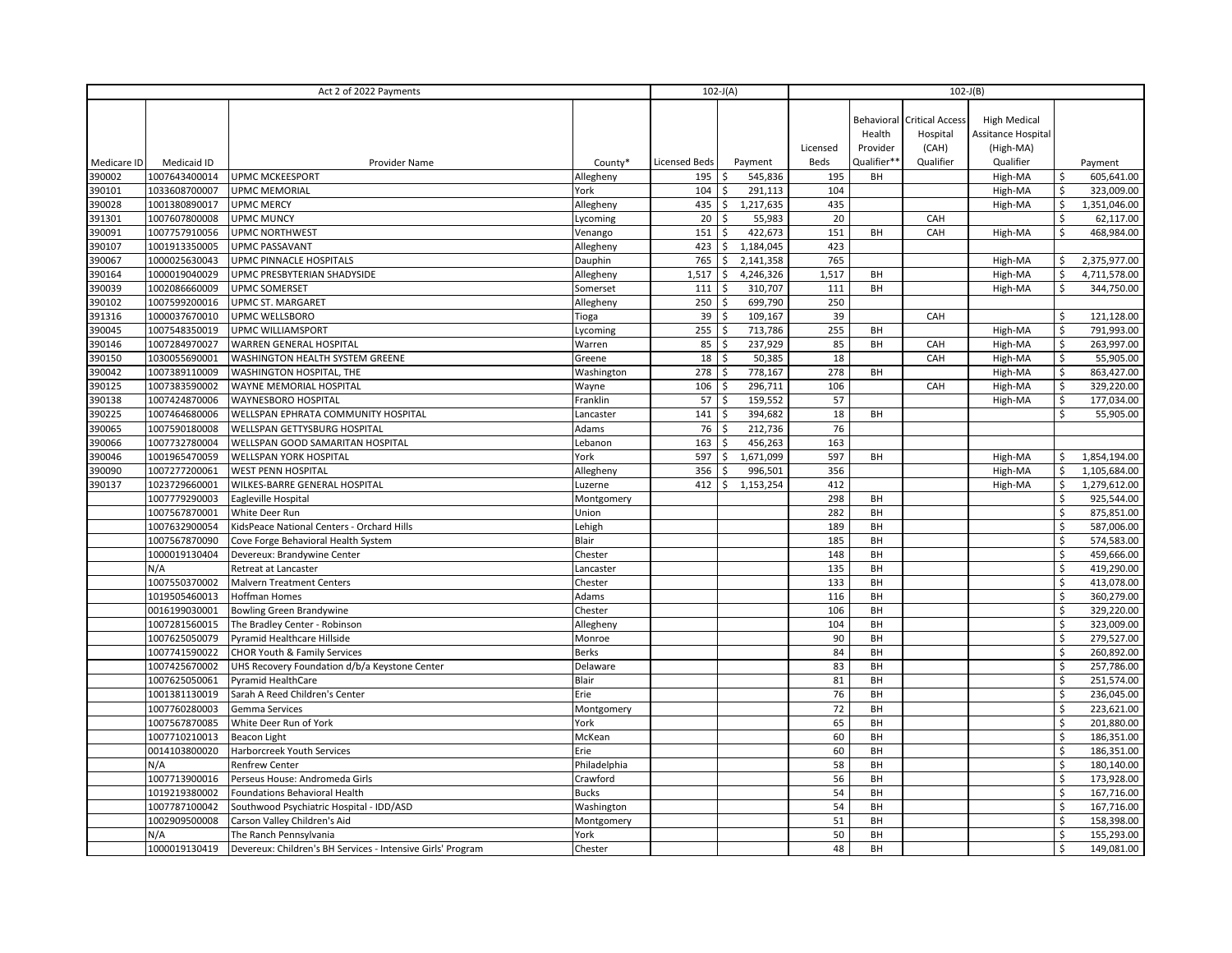| Act 2 of 2022 Payments |                                |                                                                                              |                              |                      | $102-J(A)$ | $102-J(B)$ |             |                                   |                           |                           |                        |
|------------------------|--------------------------------|----------------------------------------------------------------------------------------------|------------------------------|----------------------|------------|------------|-------------|-----------------------------------|---------------------------|---------------------------|------------------------|
|                        |                                |                                                                                              |                              |                      |            |            |             |                                   |                           |                           |                        |
|                        |                                |                                                                                              |                              |                      |            |            |             | <b>Behavioral Critical Access</b> | <b>High Medical</b>       |                           |                        |
|                        |                                |                                                                                              |                              |                      |            |            | Health      | Hospital                          | <b>Assitance Hospital</b> |                           |                        |
|                        |                                |                                                                                              |                              |                      |            | Licensed   | Provider    | (CAH)                             | (High-MA)                 |                           |                        |
| Medicare ID            | Medicaid ID                    | Provider Name                                                                                | County*                      | <b>Licensed Beds</b> | Payment    | Beds       | Qualifier** | Qualifier                         | Qualifier                 |                           | Payment                |
|                        | 1007625050076                  | Pyramid Pittsburgh                                                                           | Allegheny                    |                      |            | 46         | BH          |                                   |                           |                           | 142,869.00             |
|                        | 1002285890136                  | Gaudenzia Crossroads                                                                         | Erie                         |                      |            | 45         | BH          |                                   |                           | $\boldsymbol{\mathsf{S}}$ | 139,763.00             |
|                        | 1000017440572                  | Merakey Pennsylvania                                                                         | Allegheny                    |                      |            | 42         | BH          |                                   |                           | Ś.                        | 130,446.00             |
|                        | 1012505390007                  | Easton Manor                                                                                 | <b>Bucks</b>                 |                      |            | 41         | BH          |                                   |                           | \$                        | 127,340.00             |
|                        | 0017351340020                  | Mars Home for Youth (MHY) Family Services                                                    | <b>Butler</b>                |                      |            | 40         | BH          |                                   |                           | \$                        | 124,234.00             |
|                        | 1007557610036                  | Penn Foundation for MH, Inc.                                                                 | <b>Bucks</b>                 |                      |            | 39         | BH          |                                   |                           | \$                        | 121,128.00             |
|                        | 1007544140015                  | Albert Einstein Medical Center - LTSR                                                        | Philadelphia                 |                      |            | 36         | BH          |                                   |                           | Ś                         | 111,811.00             |
|                        | 1007787100025                  | Southwood Psychiatric Hospital - CHOICES                                                     | Allegheny                    |                      |            | 35         | BH          |                                   |                           | $\zeta$                   | 108,705.00             |
|                        | 1007567870041                  | New Perspectives at White Deer Run                                                           | Lebanon                      |                      |            | 33         | BH          |                                   |                           | $\mathsf{\hat{S}}$        | 102,493.00             |
|                        | 1018346720001                  | Warwick Family Services - Warwick House                                                      | <b>Bucks</b>                 |                      |            | 33         | BH          |                                   |                           | $\boldsymbol{\mathsf{S}}$ | 102,493.00             |
|                        | 1007511630055                  | Creative Health Services, Inc.                                                               | Montgomery                   |                      |            | 32         | BH          |                                   |                           | \$                        | 99,387.00              |
|                        | 1000023580074                  | Melmark                                                                                      | Delaware                     |                      |            | 32         | BH          |                                   |                           | \$                        | 99,387.00              |
|                        | 1007458450025                  | New Vitae Philadelphia                                                                       | Philadelphia                 |                      |            | 32         | BH          |                                   |                           | \$                        | 99,387.00              |
|                        | 1036148000001                  | Bradford Recovery Center, LLC                                                                | <b>Bradford</b>              |                      |            | 31         | BH          |                                   |                           | \$                        | 96,281.00              |
|                        | 1007472500057                  | Cornell Abraxas: Abraxas 1                                                                   | Forest                       |                      |            | 30         | BH          |                                   |                           | \$                        | 93,176.00              |
|                        | 1002285890131                  | Gaudenzia Broad Street                                                                       | Philadelphia                 |                      |            | 30         | BH          |                                   |                           | \$                        | 93,176.00              |
|                        | 1035293430004                  | Diversified Treatment Alternatives, LLC                                                      | Montour                      |                      |            | 26         | BH          |                                   |                           | \$                        | 80,752.00              |
|                        | 1002285890114                  | Gaudenzia Common Ground                                                                      | Dauphin                      |                      |            | 26         | BH          |                                   |                           | \$                        | 80,752.00              |
|                        | 1000042540528                  | Mercy Behavioral Health                                                                      | Allegheny                    |                      |            | 26         | BH          |                                   |                           | \$                        | 80,752.00              |
|                        | 1007737600023                  | Kirkbride Center                                                                             | Philadelphia                 |                      |            | 25         | BH          |                                   |                           | \$                        | 77,646.00              |
|                        | 1007567870102                  | Lehigh County Center for Recovery                                                            | Lehigh                       |                      |            | 24         | BH          |                                   |                           | \$                        | 74,541.00              |
|                        | 0014522190024                  | George Junior Republic in PA                                                                 | Mercer                       |                      |            | 22         | BH          |                                   |                           | \$                        | 68,329.00              |
|                        | 1000021240229                  | Elwyn - Biopsychosocial Behavioral Children's RTF                                            | Delaware                     |                      |            | 21         | BH          |                                   |                           | \$                        | 65,223.00              |
|                        | 1007291620011                  | Children's Home of York (Girl's Center)                                                      | York                         |                      |            | 20         | BH          |                                   |                           | \$                        | 62,117.00              |
|                        | 1007285950016                  | <b>Roxbury Treatment Center</b>                                                              | Franklin                     |                      |            | 20         | BH          |                                   |                           | \$<br>\$                  | 62,117.00<br>62.117.00 |
|                        | 1007567870043                  | White Deer Run of Lancaster                                                                  | Lancaster                    |                      |            | 20         | BH<br>BH    |                                   |                           | \$                        |                        |
|                        | 1028775200002                  | Brighton Rehabilitation and Wellness Center                                                  | Beaver                       |                      |            | 16<br>16   | BH          |                                   |                           | \$                        | 49,694.00<br>49,694.00 |
|                        | 1000028950060<br>1007721090053 | <b>Chartiers LTSR</b>                                                                        | Allegheny                    |                      |            | 16         | BH          |                                   |                           | \$                        | 49,694.00              |
|                        | 1007710210094                  | Chestnut Ridge Counseling Services - Crossroads LTSR                                         | Fayette<br><b>Bradford</b>   |                      |            | 16         | BH          |                                   |                           | \$                        | 49,694.00              |
|                        | 1000001930099                  | Children's Ctr for Treatment & Education (CCTE)<br>Citizens Acting Together Can Help - CATCH | Philadelphia                 |                      |            | 16         | BH          |                                   |                           | \$                        | 49,694.00              |
|                        | 1000001930090                  |                                                                                              |                              |                      |            |            | BH          |                                   |                           | \$                        | 49,694.00              |
|                        | 1000004060134                  | Citizens Acting Together Can Help, Inc.<br>COMHAR - Independence House                       | Philadelphia<br>Philadelphia |                      |            | 16<br>16   | BH          |                                   |                           | \$                        | 49,694.00              |
|                        | 1000012990022                  | Beacon Light: Community Stabilization and Reintegration Unit                                 | Snyder                       |                      |            | 16         | BH          |                                   |                           | \$                        | 49,694.00              |
|                        | 1007525270007                  | Crisis Management Services RTF-A                                                             | Philadelphia                 |                      |            | 16         | BH          |                                   |                           | \$                        | 49,694.00              |
|                        | 1000005040168                  | Dickenson Center, Inc. LTSR                                                                  | Elk                          |                      |            | 16         | BH          |                                   |                           | \$                        | 49,694.00              |
|                        | 1035293430006                  | Diversified Treatment Alternative Centers, LLC                                               | Northumberland               |                      |            | 16         | BH          |                                   |                           | \$                        | 49,694.00              |
|                        | 0014522190132                  | George Junior Republic in Pennsylvania                                                       | Mercer                       |                      |            | 16         | BH          |                                   |                           | \$                        | 49,694.00              |
|                        | N/A                            | Glen Hazel LTSR                                                                              | Allegheny                    |                      |            | 16         | BH          |                                   |                           | \$                        | 49,694.00              |
|                        | 1007445990037                  | Horizon House                                                                                | Philadelphia                 |                      |            | 16         | BH          |                                   |                           | \$                        | 49,694.00              |
|                        | N/A                            | KHS Keystone Community Mental Health Services - LTSR                                         | Dauphin                      |                      |            | 16         | BH          |                                   |                           | \$                        | 49,694.00              |
|                        | 0018962980007                  | Kids Count                                                                                   | <b>Butler</b>                |                      |            | 16         | BH          |                                   |                           | \$                        | 49,694.00              |
|                        | 1007632900120                  | Kidspeace Explorer Program                                                                   | Lehigh                       |                      |            | 16         | BH          |                                   |                           | Ś                         | 49,694.00              |
|                        | 1024491030003                  | Mental Health Resources of Central PA. LLC                                                   | Cambria                      |                      |            | 16         | BH          |                                   |                           | \$                        | 49,694.00              |
|                        | 1000017530164                  | Merakey Delaware County                                                                      | Delaware                     |                      |            | 16         | BH          |                                   |                           | \$                        | 49,694.00              |
|                        | 1000017350289                  | Merakey Philadelphia                                                                         | Philadelphia                 |                      |            | 16         | BH          |                                   |                           | \$                        | 49,694.00              |
|                        | 1000015750155                  | Merakey Philadelphia (Woodhaven - Seasons)                                                   | Philadelphia                 |                      |            | 16         | BH          |                                   |                           | \$                        | 49,694.00              |
|                        | 1000042540469                  | Mercy Behavioral Health - The Journey Home                                                   | Allegheny                    |                      |            | 16         | BH          |                                   |                           | \$                        | 49,694.00              |
|                        | 1017221480005                  | MH Association in Washington County LTSR                                                     | Washington                   |                      |            | 16         | BH          |                                   |                           | \$                        | 49,694.00              |